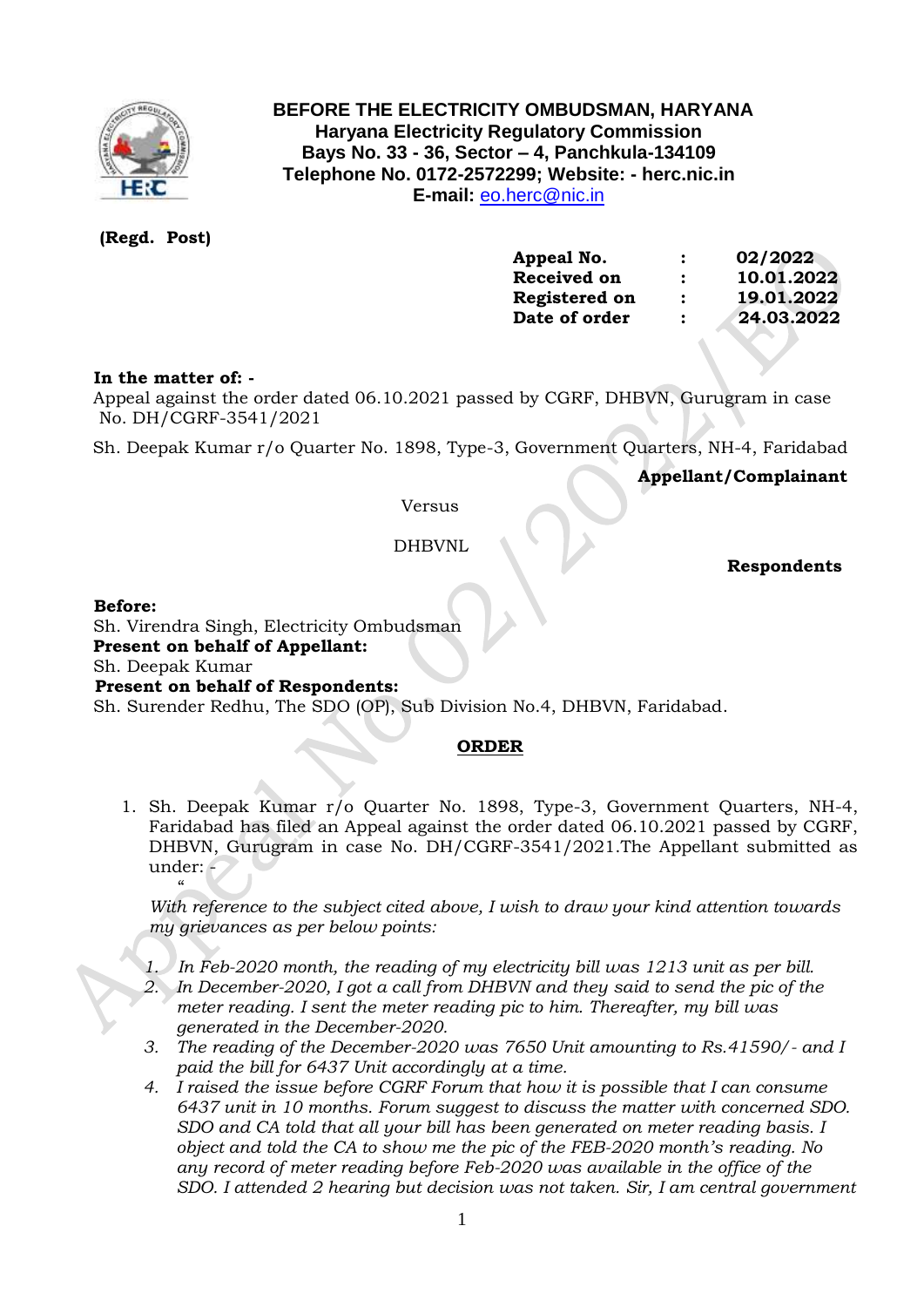*officer and leave was not sanctioned on my next hearings, so I was not able to attend the hearing.*

- *5. So, it is clear that my all electricity bill before FEB-2020 was being generated on wrong meter reading basis. It was being generated on fictitious reading. And when I sent the actual meter reading in Dec-2020, the bill was generated for Rs. 41590/ for 6437 Unit.*
- *6. If the bill would have been generated on bi monthly basis on actual meter reading basis, the amount of bill would have been less. I have suffered a lot financially as well as mentally due to the irresponsible act of DHBVN. So, it is requested to kindly look in to this matter and redress my grievance."*
- 2. The appeal was registered on 19.01.2022 as an appeal No. 02/2022 and accordingly, notice of motion to the Appellant and the Respondents was issued on 27.01.2022 for hearing the matter on 15.02.2022.
- 3. The SDO (OP), Sub Division No.4, DHBVN, Faridabad vide his email on 11.02.2022 has submitted reply which is as under: -

 "*In this connection, it is intimated that the bill of the consumer was stopped due to wrong binder. The bill of consumer was prepared from 2/2020 to 12/2020, as per actual consumption of meter (Copy of bill attached) & as per nigam instructions. It is also added that the benefit of slab was also given to consumer and there is no any surcharge was taken from consumer from 2/2020 to 12.12.2020.*"

- 4. The hearing was held on 15.02.2022, as scheduled. At the outset, the appellant stated that he received the reply of the respondent that day and required time to respond. The matter was adjourned to 07.03.2022.
- 5. The hearing was held on 07.03.2022, as scheduled. During the hearing, the respondent SDO was present through video conferencing, but the appellant could not join hearing due to some health issues as he was hospitalized. The matter was adjourned to 24.03.2022.
- 6. The hearing was held on 24.03.2022, as scheduled. Both the parties were present during the hearing. The appellant submitted that he has been charged electricity bill of 6437 Units at a time for a period of 2/2020 to 12/2020, due to which he could not avail the lower slab rate benefit and argued that he must be charged as per consumption of corresponding period of previous year. Per contra, the respondent SDO submitted that the bill for a period of 2/2020 to 12/2020 is rendered on actual consumption spreading over the total consumption on 10 months and allowing slab benefit, without any surcharge.
- 7. In view of the above, it is observed that the bill for a period of 2/2020 to 12/2020 issued by UHBVN is in order and the contention of the appellant to charge on the basis of consumption of corresponding period of previous year is not admissible when actual consumption of the same year is available. The appeal is accordingly disposed off.

 Both the parties to bear their own costs. File may be consigned to record. Given under my hand on 24th March, 2022.

 **(Virendra Singh) Dated: 24th March, 2022 Electricity Ombudsman, Haryana**